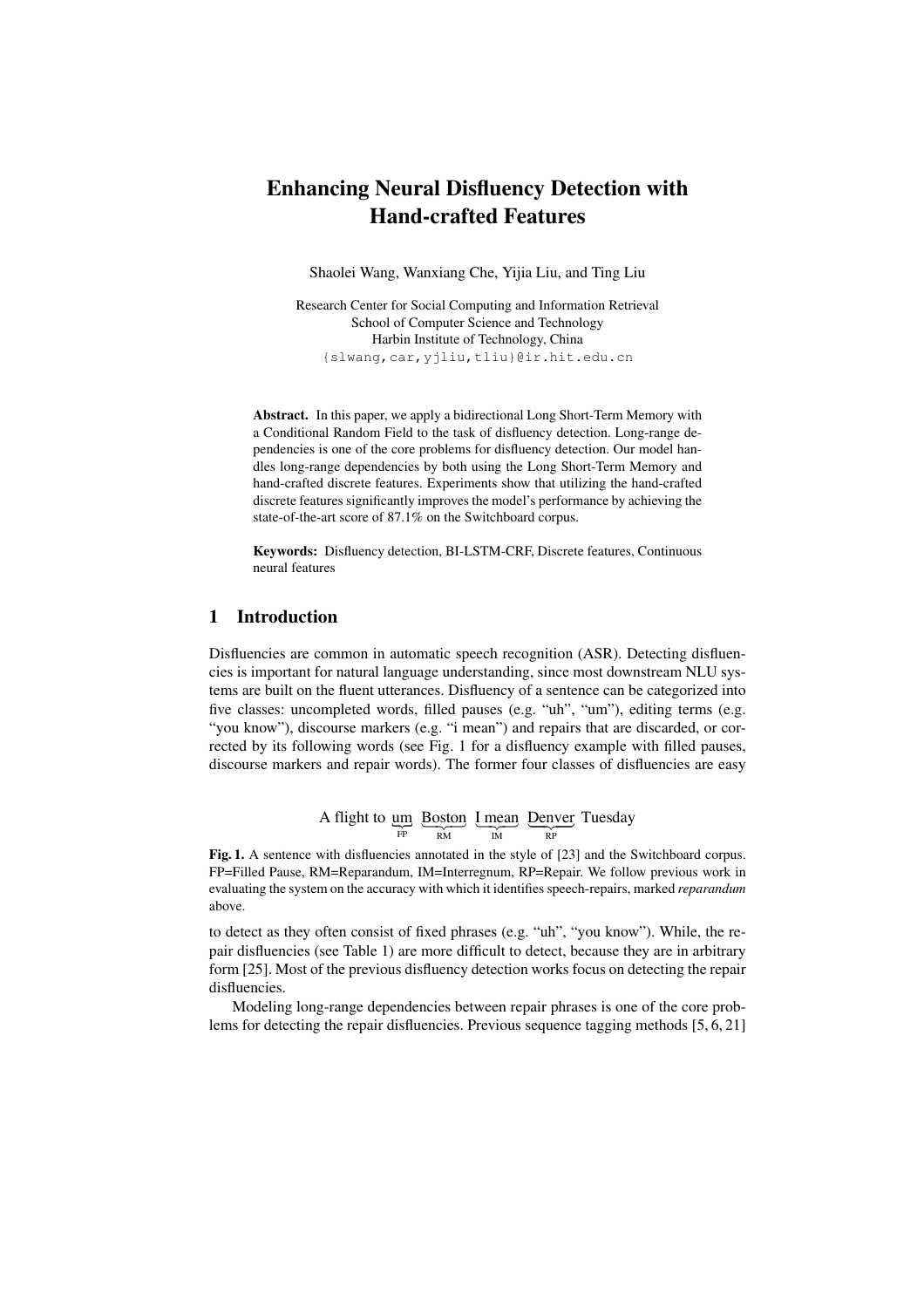2 Shaolei Wang, Wanxiang Che, Yijia Liu, Ting Liu

Table 1. Repair disfluency sentences. "/E" means that the word belong to a repair and should be deleted.

they/E had/E they/E used/E to/E have/E well they do have television monitors stationed throughout our buildings. and the/E other/E one/E is/E her husband is in the navy. they/E in/E fact/E they/E just/E it was just a big thing recently.

require carefully designed features to capture information of long distance, but usually suffer sparsity problem. Another line of syntax-based disfluency detection work [9, 25] try to model the repair phrases on a syntax tree by compressing the unrelated phrases and allowing repair phrases to interact with each other. However, data that both have syntax tree and disfluency annotation is scarce. The performance of syntax parsing models (about 92% on English) also hinders the disfluency detection's performance. Recurrent neural network (RNN), which can capture dependencies at any length, has been successfully applied to many NLP tasks, including NER [11] and opinion mining [12]. There is also work that tried to use RNN in disfluency detection problem [10]. However, in term of solving long-range dependencies, [10] overly relies on the RNN itself and doesn't adopt the hand-craft discrete features which has shown effective in previous work [26]. Further more, [10] treats sequence tagging as classification on each input token and doesn't model the transition between tags which is important for recognizing the repair phrases of multi-words.

In this paper, we follow the sequence tagging work and combine CRF and RNN to solve the disfluency detection problem. More specifically, we use a bidirectional Long Short-Term Memory (BI-LSTM) network to encode the words and feed the output to a linear-chained CRF to model the probability of tag sequence, thus result in a BI-LSTM-CRF model. We also study the problem of adopting the hand-crafted discrete features into BI-LSTM-CRF model. We evaluate our model on the English Switchboard corpus. The results show that our model outperforms previous stat-of-the-art systems by achieving a 87.1% F-score.

# 2 BI-LSTM-CRF Model

RNN has been employed to produce state-of-the-art results on a variety of tasks [11, 12]. It takes a sequence of input  $(x_1, x_2, ..., x_n)$  and returns a sequence  $(h_1, h_2, ..., h_n)$ in which  $h_t$  encodes the information in ranging from  $x_1$  to  $x_t$ . In theory, RNN can capture dependencies of the inputs at any length with a hidden layer that memorizes the historical information. Unfortunately, in practice, it fails due to the gradient varnishing/exploding problems [1, 20]. Long Short-Term Memory (LSTM) [8] as a variant of RNN is designed to cope with the gradient varnishing problems. It addresses the varnishing problems with an extra memory "cell" *c<sup>t</sup>* that is constructed as a linear combination of the previous state and input signal. LSTM cells process the inputs with three multiplicative gates which control the proportions of information to forget and to pass on to the next time step. A LSTM memory cell is calculated as: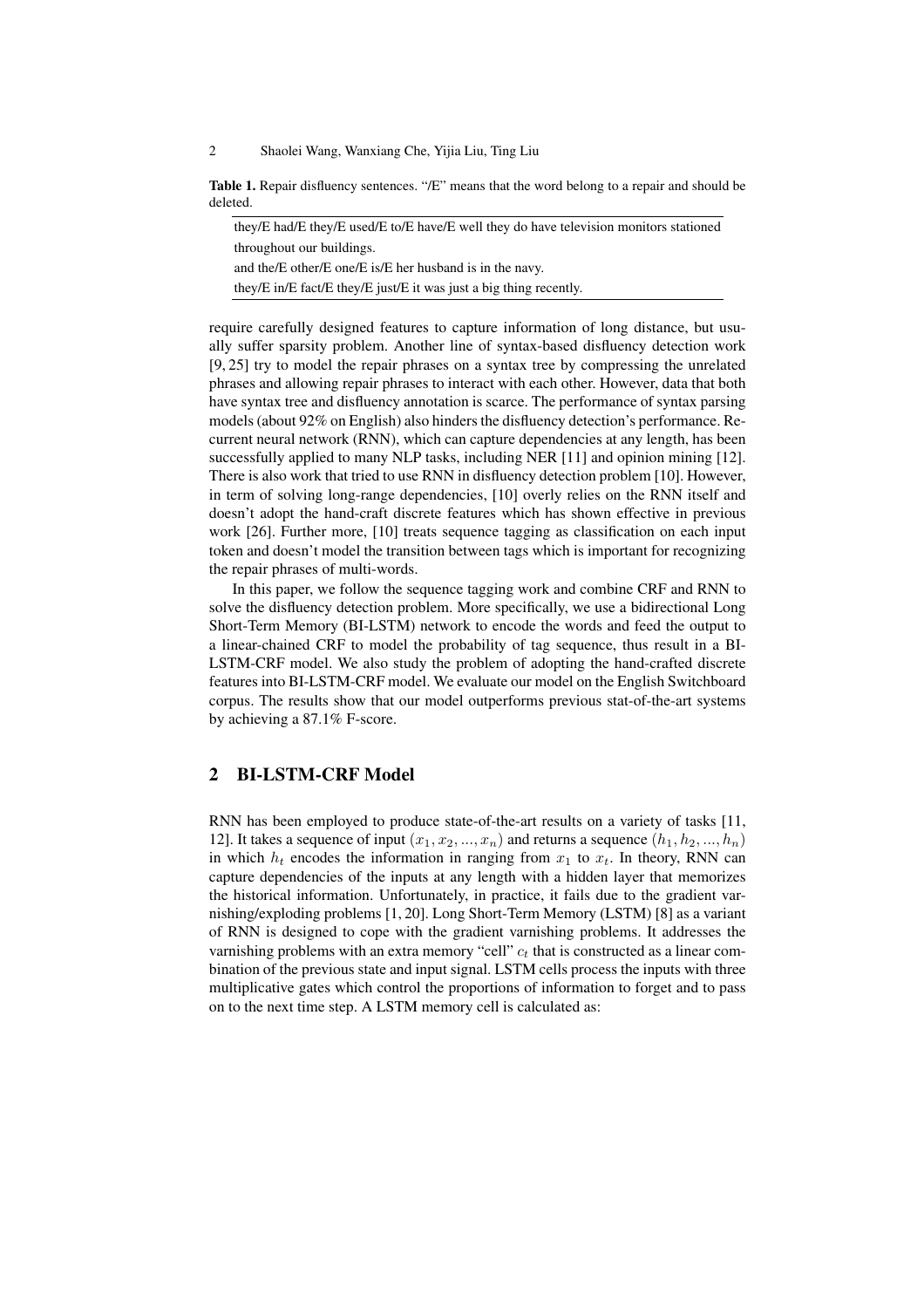Enhancing Neural Disfluency Detection with Hand-crafted Features 3



Fig. 2. Main architecture of the BI-LSTM-CRF. Outputs of the hidden layer are given to a CRF Layer after passing through a Merge Layer.

$$
i_t = \sigma(W_{xi}x_t + W_{hi}h_{t-1} + W_{ci}c_{t-1} + b_i)
$$
  
\n
$$
c_t = (1 - i_t) \odot c_{t-1} + i_t \odot \tanh(W_{xc}x_t + W_{hc}h_{t-1} + b_c)
$$
  
\n
$$
o_t = \sigma(W_{xo}x_t + W_{ho}h_{t-1} + W_{co}c_t + b_o)
$$
  
\n
$$
h_t = o_t \odot \tanh(c_t)
$$

where  $\sigma$  is the element-wise sigmoid function and  $\odot$  is the element-wise product.

For disfluency detection, it is difficult to predict a word as disfluency by only considering its past contexts, because disfluent phrases of this word can occur before or after it. A good model should access to both the past and the future contexts for disfluency detection. In this paper, we encode the past and the future information with BI-LSTM [15]. In the BI-LSTM, the past information is represented with a forward LSTM and the future with a backward LSTM respectively. The hidden states from these two LSTMs are concatenated to form the final output.

 $h_t$  can be used to make independent classification on each token to do the disfluency tagging. But such classification scheme is limited when there are strong dependencies between output tags. Disfluency detection is one of the tasks that strong dependencies exist between tags because one repair phase can have multi-words. Instead of modeling tagging decisions independently, we model them jointly using a CRF layer [11, 14, 15, 18]. Fig. 2 illustrates the architecture of BI-LSTM-CRF in detail. For an input sentence  $X = (x_1, x_2, ..., x_n)$ , we define  $P \in R^{n \times k}$  to be the matrix of scores output by the BI-LSTM network, where  $k$  is the number of tags and  $P_{i,j}$  corresponds to the score of *x*<sub>*i*</sub> tagged as *j*. We also define  $A \in R^{k \times k}$  to be the matrix of transition scores that  $A_{i,j}$ is the score of a transition from tag *i* to tag *j*. For a sequence of tags  $y = (y_1, y_2, ..., y_n)$ , its score is defined as

$$
s(X, y) = \sum_{i=0}^{n} A_{y_i, y_{i+1}} + \sum_{i=1}^{n} P_{i, y_i}
$$

and its probability is defined as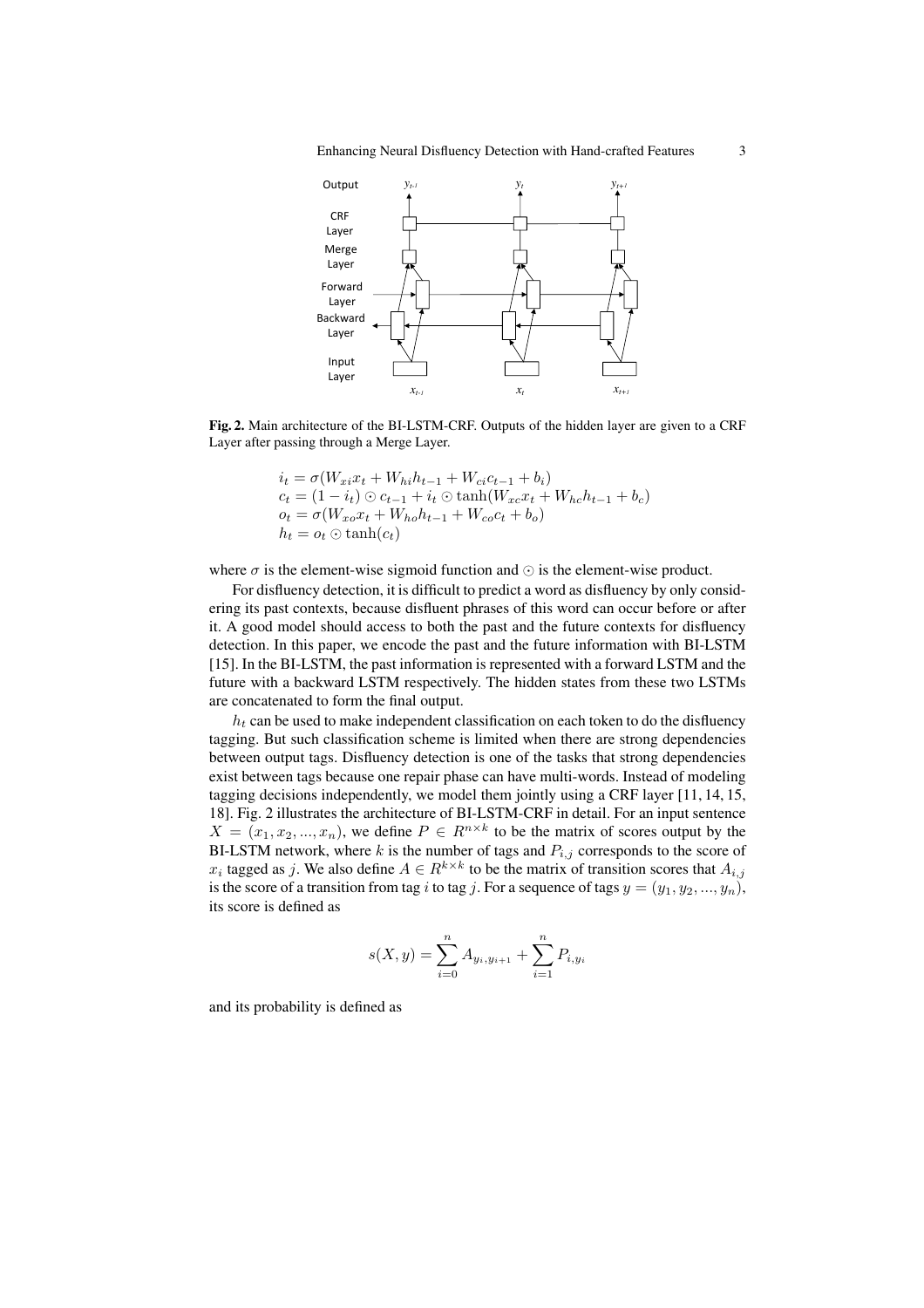Table 2. Discrete features used in the BI-LSTM and BI-LSTM-CRF networks. *p* is the POS tag. *w* is the word. Duplicate indicates if the two units are same. fuzzyMatch indicates the similarity of two words

#### duplicate features

*Duplicate*( $w_i, w_{i+k}$ ),  $-15 \le k \le +15$  and  $k \ne 0$ : if  $w_i$  equals  $w_{i+k}$ , the value is 1, others 0 *Duplicate*( $p_i$ ,  $p_{i+k}$ ),  $-15 \le k \le +15$  and  $k \ne 0$ : if  $p_i$  equals  $p_{i+k}$ , the value is 1, others 0  $Dupiterate(w_iw_{i+1}, w_{i+k}w_{i+k+1}), -4 \le k \le +4$  and  $k \ne 0$ : if  $w_iw_{i+1}$  equals  $w_{i+k}w_{i+k+1}$ , the value is 1, others 0  $Dupiterate(p_i p_{i+1}, p_{i+k} p_{i+k+1}), -4 \le k \le +4$  and  $k \ne 0$ : if  $p_i p_{i+1}$  equals  $p_{i+k} p_{i+k+1}$ , the value is 1, others 0 similarity features

| $fuzzyMatch(w_i, w_{i+k}), k \in \{-1, +1\}:$ |                                                              |
|-----------------------------------------------|--------------------------------------------------------------|
|                                               | $similarity = num\_same\_letters/(len(w_i) + len(w_{i+k})).$ |
|                                               | if $similarity > 0.8$ , the value is 1, others 0             |

$$
p(y|X) = \frac{\exp\{s(X,y)\}}{\sum_{\widetilde{y} \in Y_X} \exp\{s(X,\widetilde{y})\}}
$$

where  $Y_X$  represents all possible tag sequences of the input sequence  $X$ . To learn parameters of the BI-LSTM and the transition matrix *A*, we minimize the negative logprobability of the correct tag sequence over the input data  $\{(X^{(n)}, y^{(n)})\}_{n=1}^N$  during training:

$$
-\sum_{n=1}^{N} log(p(y^{(n)}|X^{(n)})) = -\sum_{n=1}^{N} \left(s(X^{(n)}, y^{(n)}) - log\left(\sum_{\widetilde{y} \in Y_{X^{(n)}}} exp\{s(X^{(n)}, \widetilde{y})\}\right)\right)
$$

While decoding, we predict the highest-scored output sequence using dynamic programming.

# 3 Utilizing Hand-crafted Features

Previous studies [5, 21] show that hand-crafted features are very effective for achieving good disfluency detection performance, especially those features that capture the duplication between phrases. In this paper, We use two kinds of hand-crafted discrete features as shown in Table 2 and incorporate them into our neural networks by translating them into a 0-1 vector *d*. The dimension of *d* is 78, which equals to the number of discrete features. For a token  $x_t$ ,  $d_i$  fires if  $x_t$  matches the i-th pattern of the feature templates. The duplicate features care whether  $x_t$  has a duplicated word/pos in certain distance. The similarity features care whether the surface string of  $x_t$  resembles its surrounding words.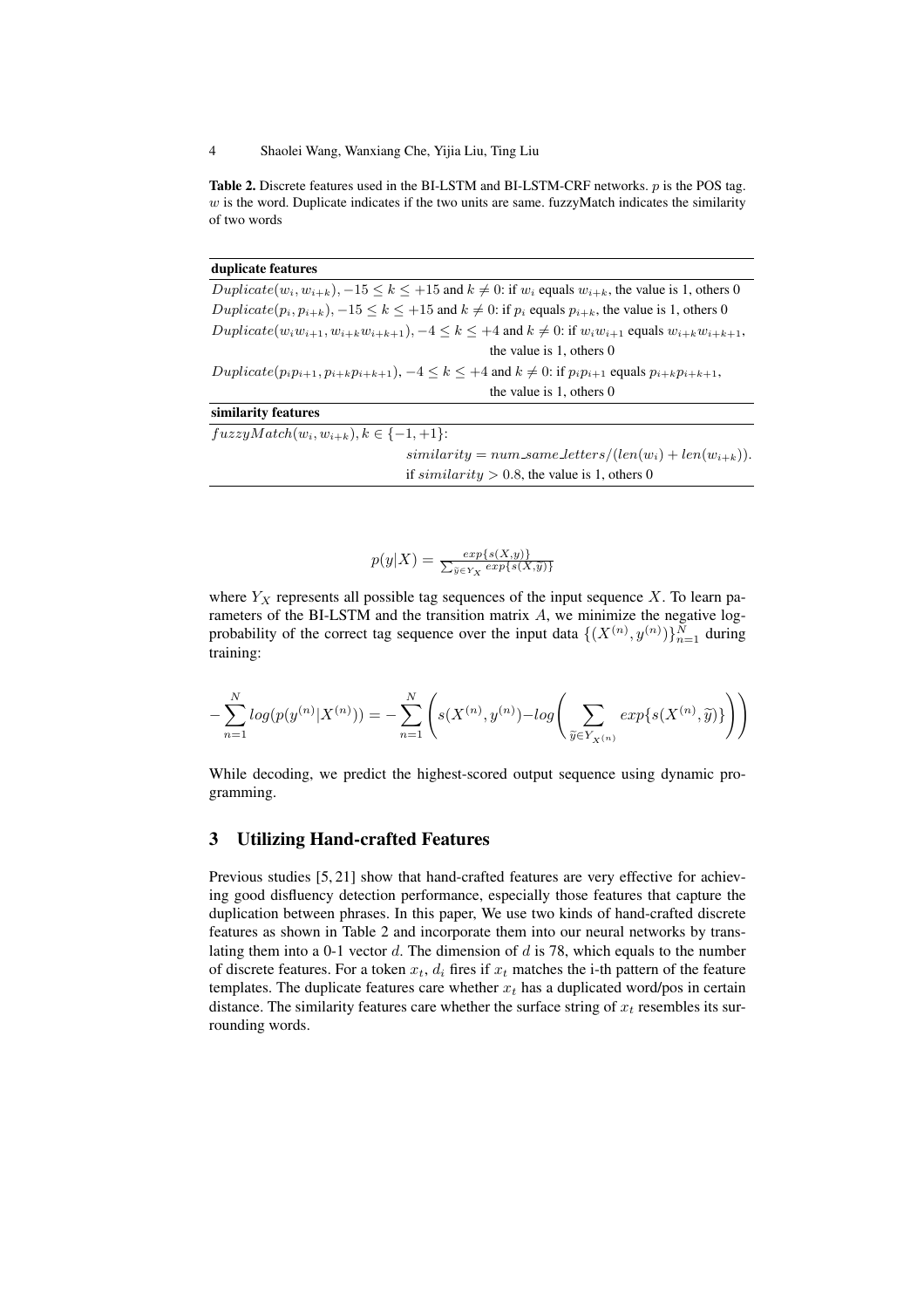

Fig. 3. Two methods of combining discrete features and continuous neural features.  $\tilde{w}$  is a pretrained embedding of current word. *w* is a learned embedding of current word; *p* is a learned embedding of current POS tag of the word; *d* is a continuous embedding of discrete features.  $\overrightarrow{h_t}$ is the output of the forward LSTM.  $h_t$  is the output of the backward LSTM

In this paper, we try two different methods to incorporate the hand-crafted discrete features *d*. In the first method, we treat *d* as an input to the LSTM along with the fintune word embedding *w*, fixed word embedding  $\tilde{w}$  and POS-tag embedding *p*. These four parts are concatenated together, transformed by a matrix *V* and fed to a rectified layer to learn feature combination, as

$$
x = max\{0, V[\widetilde{w}; w; p; d] + b\}
$$

where  $[\tilde{w}; w; p; d]$  means the concatenation. This method is shown in Fig. 3(a). By feeding *d* into LSTM, we allow to encode a long-range of hand-crafted features.

In the second method, we treat *d* as input to the CRF-layer, along with the outputs of the forward and the backward LSTMs. Formally, it can be calculated as

$$
x = max\{0, V[\overrightarrow{h_t}; \overleftarrow{h_t}; d] + b\}
$$

where  $\overrightarrow{h_t}$  is the output of the forward LSTM,  $\overleftarrow{h_t}$  is the output of the backward LSTM. This method is shown schematically as in Fig. 3(b).

# 4 Network Training

#### 4.1 Parameters

Pretrained word embedding. There are lots of methods for creating word embeddings. As [4] does, we use a variant of the skip *n*-gram model introduced by [17], named "structured skip *n*-gram", where a different set of parameters are used to predict each context word depending on its position relative to the target word. The hyperparameters of the model are the same as in the skip *n*-gram model defined in word2vec [19]. We set the window size to 5, and use a negative sampling rate to 10. the AFP portion of English Gigaword corpus (version 5) is used as the training corpora.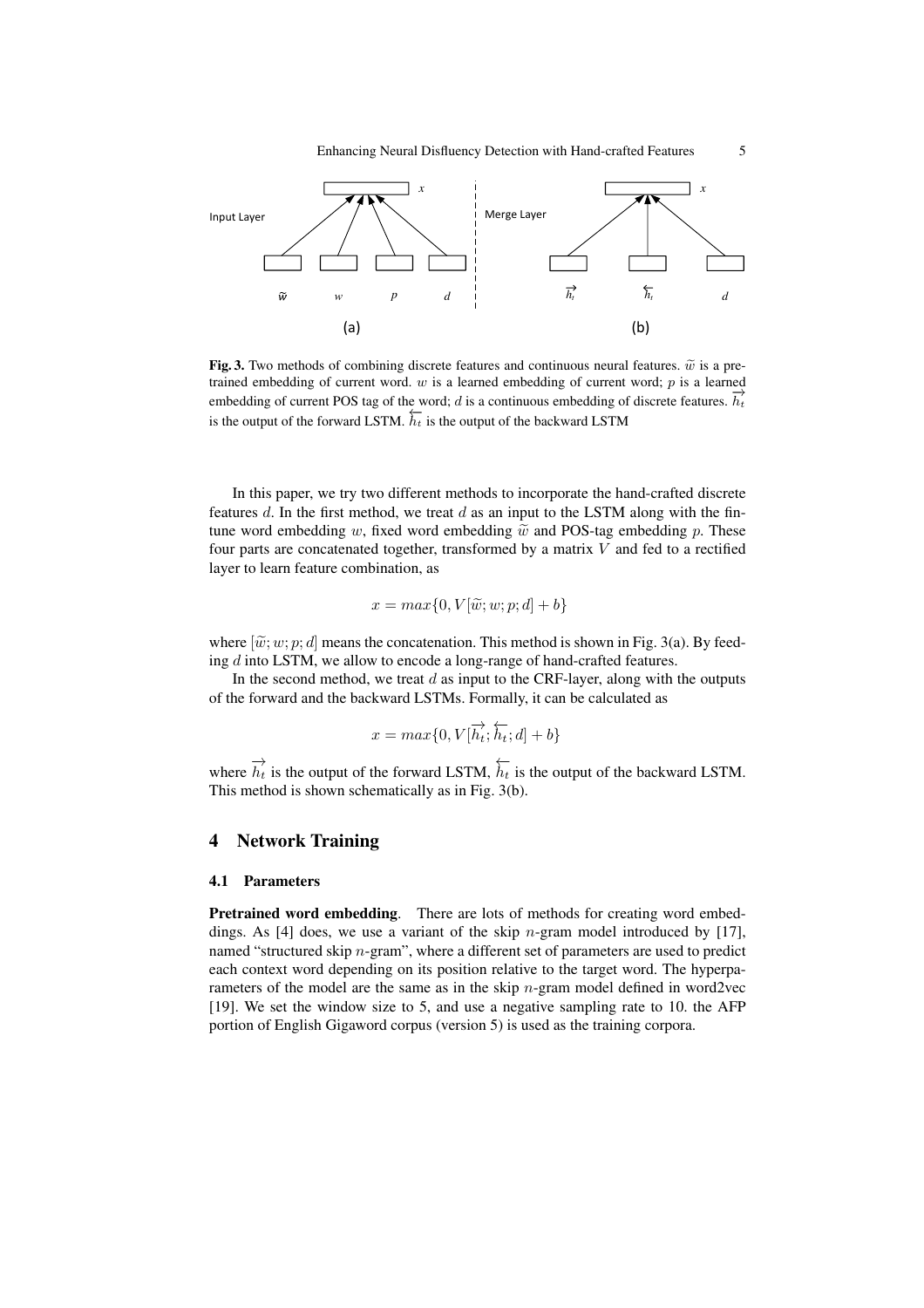6 Shaolei Wang, Wanxiang Che, Yijia Liu, Ting Liu

Hyper-Parameters. Our BI-LSTM and BI-LSTM-CRF models use two hidden layers for the forward and backward LSTMs whose dimensions are set to 100. Pretrained word embeddings have 100 dimensions and the learned word embeddings have also 100 dimensions. Pos-tag embeddings have 12 dimensions. The dimensions of labels in BI-LSTM-CRF are set to 16.

Parameter initialization. The learned parameters in the neural networks are randomly initialized with uniform samples from  $\left[-\sqrt{\frac{6}{r+c}}, +\sqrt{\frac{6}{r+c}}\right]$ , where *r* and *c* are the number of rows and columns in the parameter structure.

#### 4.2 Optimization Algorithm

Parameter optimization. Parameter optimization is performed with stochastic gradient descent (SGD) with an initial learning rate of  $\eta_0 = 0.1$  and a gradient clipping of 5.0. The learning rate is updated on each epoch of training as  $\eta_t = \eta_0/(1 + \rho t)$ , in which *t* is the number of epoch completed and the decay rate  $\rho = 0.05$ .

Early Stopping. We use early stopping [7] based on performance on dev sets. The best parameters appear at around 12 epochs, according to our experiments.

**Dropout Training.** To reduce overfitting, we apply the dropout method [24] to regularize our model. We apply dropout not only on input and output vectors of BI-LSTM, but also between different hidden layers of BI-LSTM. We observe a significant improvement on model performances after using dropout.

Unknown Word Handling. As described in section 3, the input layer contains a learned vector representation for the word *w* and a corresponding fixed pretrained vector representation  $\tilde{w}$ . We randomly replace the singleton word in the training data with the UNK token during training, but keep corresponding  $\tilde{w}$  unchanged. This technique can deal with out-of-vocabulary words.

# 5 Experiments

#### 5.1 Settings

Dataset. We conduct our experiments on the English Switchboard corpus. Following the experiment settings in [2, 9, 25], we use directory 2 and 3 in PARSED/MRG/SWBD as our training set and split directory 4 into test set, development set and others. We extract the repair disfluencies according to the EDITED label in the Switchboard corpus. Following [9], we lower-case the text and remove all punctuations and partial words<sup>1</sup>. We also discard all the 'um' and 'uh' tokens and merge 'you know' and 'i mean' into single token. Automatic POS tags generated from pocket crf [21] are used as POS-tag in our experiments.

Metric and Tagging Schemes. Following previous works [5, 25], token-based precision  $(P)$ , recall  $(R)$ , and  $F-score (F1)$  are used as the evaluation metrics. We use BIESO tagging scheme in our experiments.

 $1$  words are recognized as partial words if they are tagged as 'XX' or end with '-'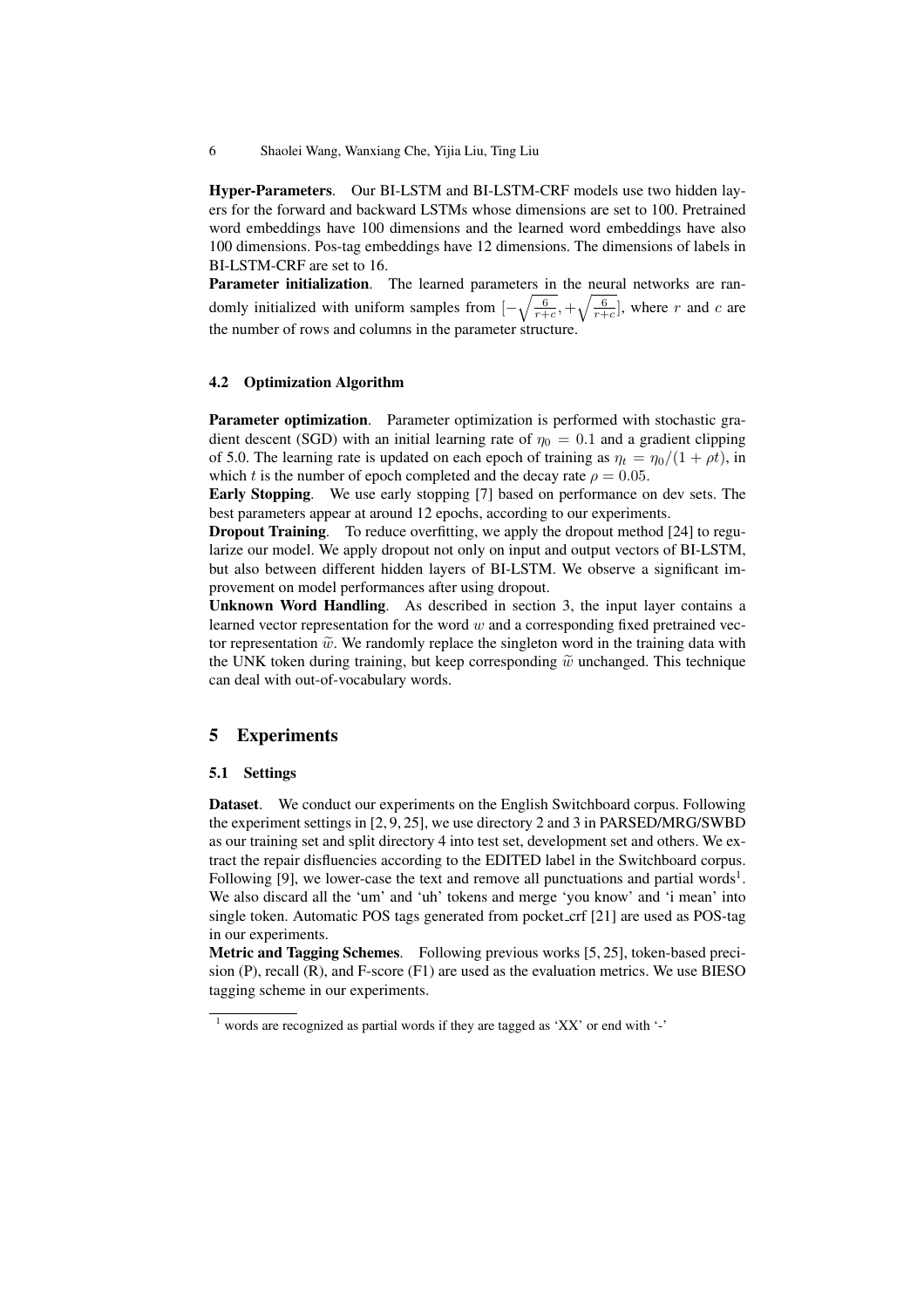| Method             | Dev   |                   |       | <b>Test</b>     |       |       |  |
|--------------------|-------|-------------------|-------|-----------------|-------|-------|--|
|                    | P     | R                 | F1    | P               | R     | F1    |  |
| <b>CRF</b>         | 93.8% | 77.7%             | 85.0% | $192.0\%$       | 74.5% | 82.3% |  |
| <b>BI-LSTM</b>     | 94.0% | 71.0%             | 80.9% | $93.2\%$ 70.3%  |       | 80.1% |  |
| <b>BI-LSTM-CRF</b> |       | 94.8% 71.1% 81.3% |       | $94.0\%$ 71.3\% |       | 81.1% |  |

Table 3. Experimental results on the development and test data for investigating the effect of CRF-layer.

#### 5.2 Effect of CRF-layer

To investigate the effect of combining BI-LSTM and CRF, we build the following systems:

- CRF: a baseline system and the hand-crafted discrete features are the same with those in [5]. Note that the hand-crafted features in Table 2 are contained in the CRF model
- BI-LSTM: model that encodes word and POS-tag with BI-LSTM and use the output of the merge layer in Fig. 2 as features for a logistic classifier.
- BI-LSTM-CRF: model that takes the same input as BI-LSTM but compute the probability of tag sequence with a CRF layer.

Table 3 shows that BI-LSTM-CRF achieves significant improvements over BI-LSTM by adding CRF layer for joint decoding. This result demonstrates the necessary of handling the label bias problem in disfluency detection. We also note that the CRF with rich hand-crafted discrete features outperforms the BI-LSTM-CRF with only continuous neural features. A natural question that arises from this contrast is whether hand-crafted discrete features and continuous neural features can be integrated for better accuracies. We will study it in next section.

# 5.3 Effect of Hand-crafted Features

Based on the BI-LSTM-CRF, we compare two methods of combining hand-crafted discrete features and continuous neural features. In Table 4, "-HIDDEN" means combining hand-crafted discrete features with hidden outputs of BI-LSTM. "-INPUT" means combining discrete feature embeddings with POS-tag and word embedding to the input layer. From the result of Table 4, both the BI-LSTM-CRF-HIDDEN and the BI-LSTM-CRF-INPUT outperform the BI-LSTM-CRF by a large margin. The result confirms that hand-crafted discrete features and continuous neural features can be integrated to achieve better performance. By comparing two methods of combining hand-crafted discrete features, BI-LSTM-CRF-INPUT achieves better performance than BI-LSTM-CRF-HIDDEN. We attribute it to the fact that BI-LSTM-CRF-INPUT allow the dense and hand-crafted discrete features to interact with each other by non-linear transformation and encode the discrete features of long range with LSTM at the same time. We also test the effect of hand-crafted features on BI-LSTM model and get similar results with BI-LSTM-CRF.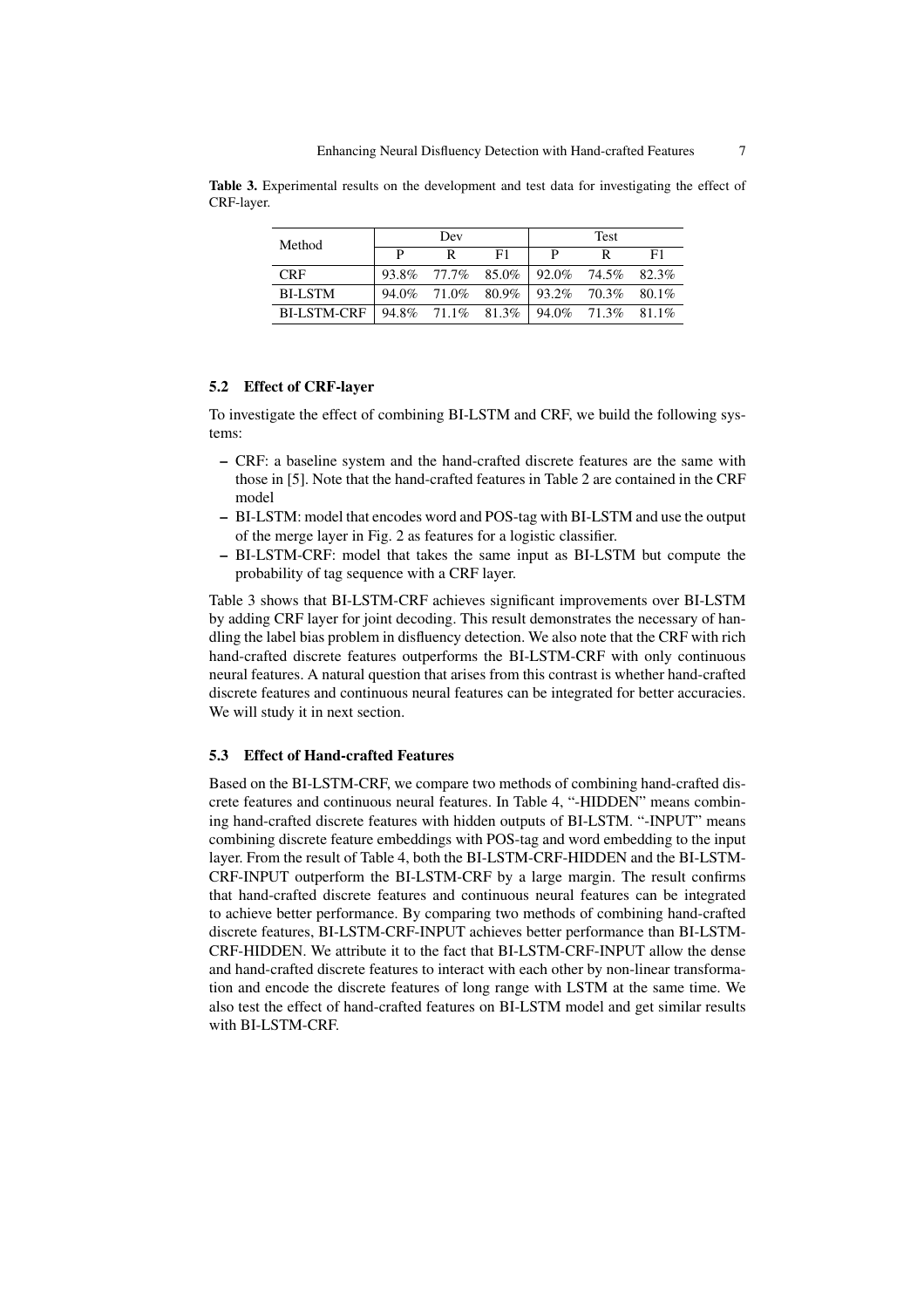| Method                    | Dev   |          |       | Test  |       |          |
|---------------------------|-------|----------|-------|-------|-------|----------|
|                           | P     | R        | F1    | P     | R     | F1       |
| <b>CRF</b>                | 93.8% | 77.7%    | 85.0% | 92.0% | 74.5% | 82.3%    |
| <b>BI-LSTM</b>            | 94.0% | 71.0%    | 80.9% | 93.2% | 70.3% | 80.1%    |
| <b>BI-LSTM-HIDDEN</b>     | 93.1% | 78.6%    | 85.2% | 92.9% | 76.7% | 84.0%    |
| <b>BI-LSTM-INPUT</b>      | 93.2% | 82.6%    | 87.6% | 92.7% | 80.6% | 86.2%    |
| <b>BI-LSTM-CRF</b>        | 94.8% | $71.1\%$ | 81.3% | 94.0% | 71.3% | $81.1\%$ |
| <b>BI-LSTM-CRF-HIDDEN</b> | 93.4% | 78.6%    | 85.4% | 91.7% | 78.6% | 84.6%    |
| <b>BI-LSTM-CRF-INPUT</b>  | 92.8% | 84.3%    | 88.3% | 91.0% | 83.6% | 87.1%    |

Table 4. Experimental results on the development and test data for investigating the effect of integrating hand-crafted features.

Table 5. Comparison of our BI-LSTM-CRF with the previous state-of-the-art methods on the test set.

| Method                   | P        | R     | F1       |
|--------------------------|----------|-------|----------|
| <b>BI-LSTM-CRF-INPUT</b> | 91.0%    | 83.6% | $87.1\%$ |
| $M^3N$ [21]              |          |       | 84.1%    |
| Joint Parser [9]         |          |       | $84.1\%$ |
| semi-CRF [5]             | $90.1\%$ | 80.0% | 84.8%    |
| <b>UBT</b> [25]          | 90.3%    | 80.5% | 85.1%    |

#### 5.4 Final Result and Comparsion with Previous Work

We compare our best model (BI-LSTM-CRF-INPUT) to four previous top performance systems. Our method outperforms state-of-the-art work and achieves a 87.1% F-score as shown in Table 5. Our model achieves 2 point improvements over UBT [25], which is the best syntax-based method for disfluency detection. The best performance by linear statistical sequence labeling methods is the semi-CRF method [5], achieving a 84.8% F1 score without leveraging prosodic features. Our model beats the semi-CRF model, obtaining 2.3 point improvements. Note that our method performs better than previous methods not only on precision , but also on recall. The comparison shows that our model is a good solution to disfluency detection.

# 5.5 Ablation Test

To test the individual effectiveness of duplicate features and similarity features, we conduct feature ablation experiments for the BI-LSTM-CRF-INPUT model. Table 6 shows the result. We can see that both the two kinds of features contribute to the performance improvements of disfluency detection and we can achieve a higher performance by integrating all of them into BI-LSTM-CRF. This indicates that duplicate features and similarity features are both important to the BI-LSTM-CRF and they provide different kinds of information for disfluency detection.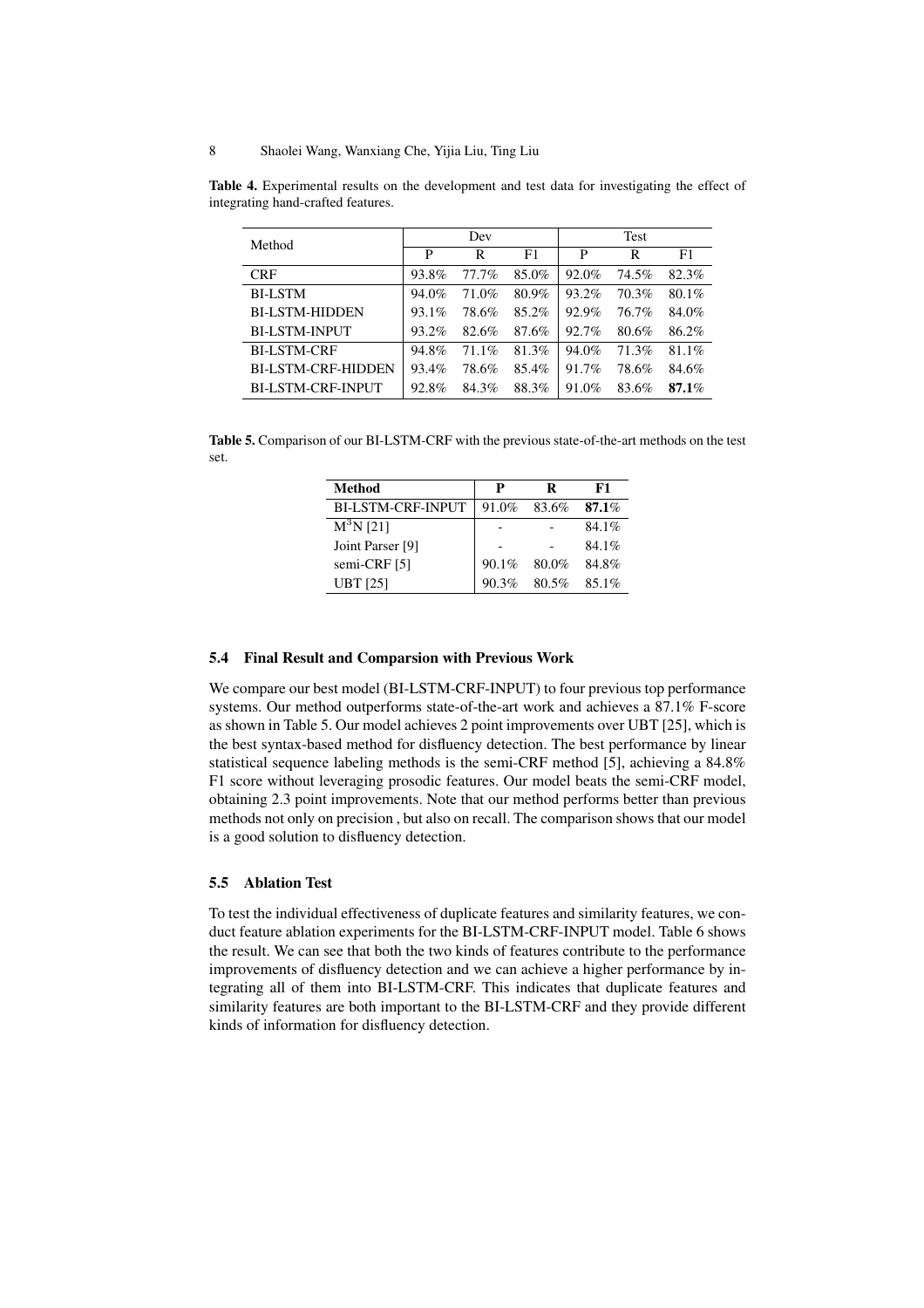| Method                   | Dev   |          |       | Test     |       |       |
|--------------------------|-------|----------|-------|----------|-------|-------|
|                          | P     | R        | F1    | P        |       | F1    |
| <b>BI-LSTM-CRF</b>       | 94.8% | 71.1%    | 81.3% | 94.0%    | 71.3% | 81.1% |
| + Duplicate              | 94.5% | 80.5%    | 86.9% | 93.2%    | 79.7% | 86.0% |
| + Similarity             | 94.9% | $73.9\%$ | 83.1% | $94.1\%$ | 73.6% | 82.6% |
| + Duplicate + Similarity | 92.8% | 84.3%    | 88.3% | 91.0%    | 83.6% | 87.1% |

Table 6. Results of feature ablation experiments on BI-LSTM-CRF-INPUT models.

# 6 Related Work

Most related works on disfluency detection are aimed at detecting repair type of disfluencies. [13] proposed a TAG-based noisy channel model for disfluency detection. The TAG model was used to find rough copies. Following the work of [13], [27] extended the TAG model using minimal expected f-loss oriented n-best reranking with additional corpus for language model training. [21] proposed a muiti-step learning method using weighted max-margin markov network  $(M^{3}N)$ . They showed that  $M^{3}N$  model outperformed many other labeling models such as CRF model. [5] used the Semi-Markov CRF model for disfluency detection and achieved high F-score by integrating prosodic features.

Many syntax-based approaches have been proposed which jointly perform dependency parsing and disfluency detection. [16] involved disfluency detection in a PCFG parser to parse the input along with detecting disfluencies. [22] designed a joint model for both disfluency detection and dependency parsing. [9] presented a new joint model by extending the original transition actions with a new "Edit" transition. This model achieved good performance on both disfluency detection and parsing. [25] proposed a right-to-left transition-based joint method and achieved the state-of-the-art performance compared with previous syntax-based approaches.

RNN had been used to disfluency detection. [10] explored incremental detection, with an objective that combines detection performance with minimal latency. This approach achieved worse performance compared with other works for the latency constraints. [3] used word embeddings learned by an RNN as features in a CRF classifiers.

# 7 Conclusion and Future Work

In this paper, we have explored an application of BI-LSTM-CRF networks to the task of disfluency detection. Our method explores the combination of hand-crafted discrete features and continuous neural features. Experimential result shows that our method achieves the best reported performance on the English Switchboard corpus.

In the future, we will try to model the task of disfluency detection as a sequence to sequence learning problem and incorporate character-based representations into the encoder model. We would also like to jointly model disfluency detection and automatic punctuation using some neural network.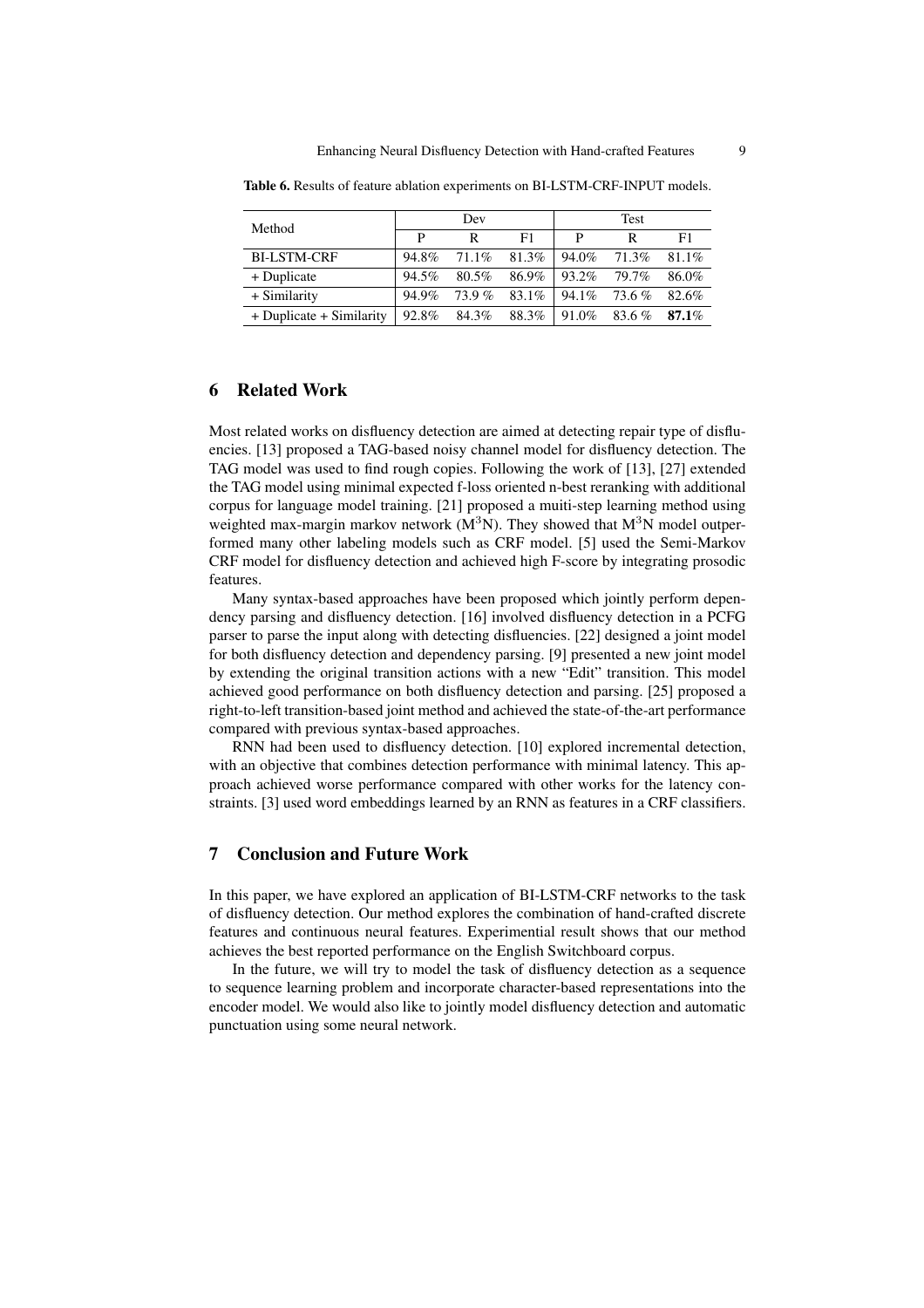10 Shaolei Wang, Wanxiang Che, Yijia Liu, Ting Liu

# Acknowledgments

This work was supported by the National Key Basic Research Program of China via grant 2014CB340503 and the National Natural Science Foundation of China (NSFC) via grant 61133012 and 61370164.

# **References**

- 1. Bengio, Y., Simard, P., Frasconi, P.: Learning long-term dependencies with gradient descent is difficult. Neural Networks, IEEE Transactions on 5(2), 157–166 (1994)
- 2. Charniak, E., Johnson, M.: Edit detection and parsing for transcribed speech. In: Proceedings of the second meeting of the North American Chapter of the Association for Computational Linguistics on Language technologies. pp. 1–9. Association for Computational Linguistics (2001)
- 3. Cho, E., Ha, T.L., Waibel, A.: Crf-based disfluency detection using semantic features for german to english spoken language translation. IWSLT, Heidelberg, Germany (2013)
- 4. Dyer, C., Ballesteros, M., Ling, W., Matthews, A., Smith, N.A.: Transition-based dependency parsing with stack long short-term memory. In: Proceedings of the 53rd Annual Meeting of the Association for Computational Linguistics and the 7th International Joint Conference on Natural Language Processing (Volume 1: Long Papers). pp. 334–343. Association for Computational Linguistics (July 2015)
- 5. Ferguson, J., Durrett, G., Klein, D.: Disfluency detection with a semi-markov model and prosodic features. In: Proceedings of the 2015 Conference of the North American Chapter of the Association for Computational Linguistics: Human Language Technologies. pp. 257– 262. Association for Computational Linguistics (2015)
- 6. Georgila, K.: Using integer linear programming for detecting speech disfluencies. In: Proceedings of Human Language Technologies: The 2009 Annual Conference of the North American Chapter of the Association for Computational Linguistics, Companion Volume: Short Papers. pp. 109–112. Association for Computational Linguistics (2009)
- 7. Giles, R.C.S.L.L.: Overfitting in neural nets: Backpropagation, conjugate gradient, and early stopping. In: Advances in Neural Information Processing Systems 13: Proceedings of the 2000 Conference. vol. 13, p. 402. MIT Press (2001)
- 8. Hochreiter, S., Schmidhuber, J.: Long short-term memory. Neural computation 9(8), 1735– 1780 (1997)
- 9. Honnibal, M., Johnson, M.: Joint incremental disfluency detection and dependency parsing. Transactions of the Association for Computational Linguistics 2, 131–142 (2014)
- 10. Hough, J., Schlangen, D.: Recurrent neural networks for incremental disfluency detection. In: Sixteenth Annual Conference of the International Speech Communication Association (2015)
- 11. Huang, Z., Xu, W., Yu, K.: Bidirectional lstm-crf models for sequence tagging. Computer Science (2015)
- 12. Irsoy, O., Cardie, C.: Opinion mining with deep recurrent neural networks. In: EMNLP. pp. 720–728 (2014)
- 13. Johnson, M., Charniak, E.: A tag-based noisy channel model of speech repairs. In: Proceedings of the 42nd Annual Meeting on Association for Computational Linguistics. p. 33. Association for Computational Linguistics (2004)
- 14. Lafferty, J., McCallum, A., Pereira, F.C.: Conditional random fields: Probabilistic models for segmenting and labeling sequence data (2001)
- 15. Lample, G., Ballesteros, M., Subramanian, S., Kawakami, K., Dyer, C.: Neural architectures for named entity recognition. arXiv preprint arXiv:1603.01360 (2016)